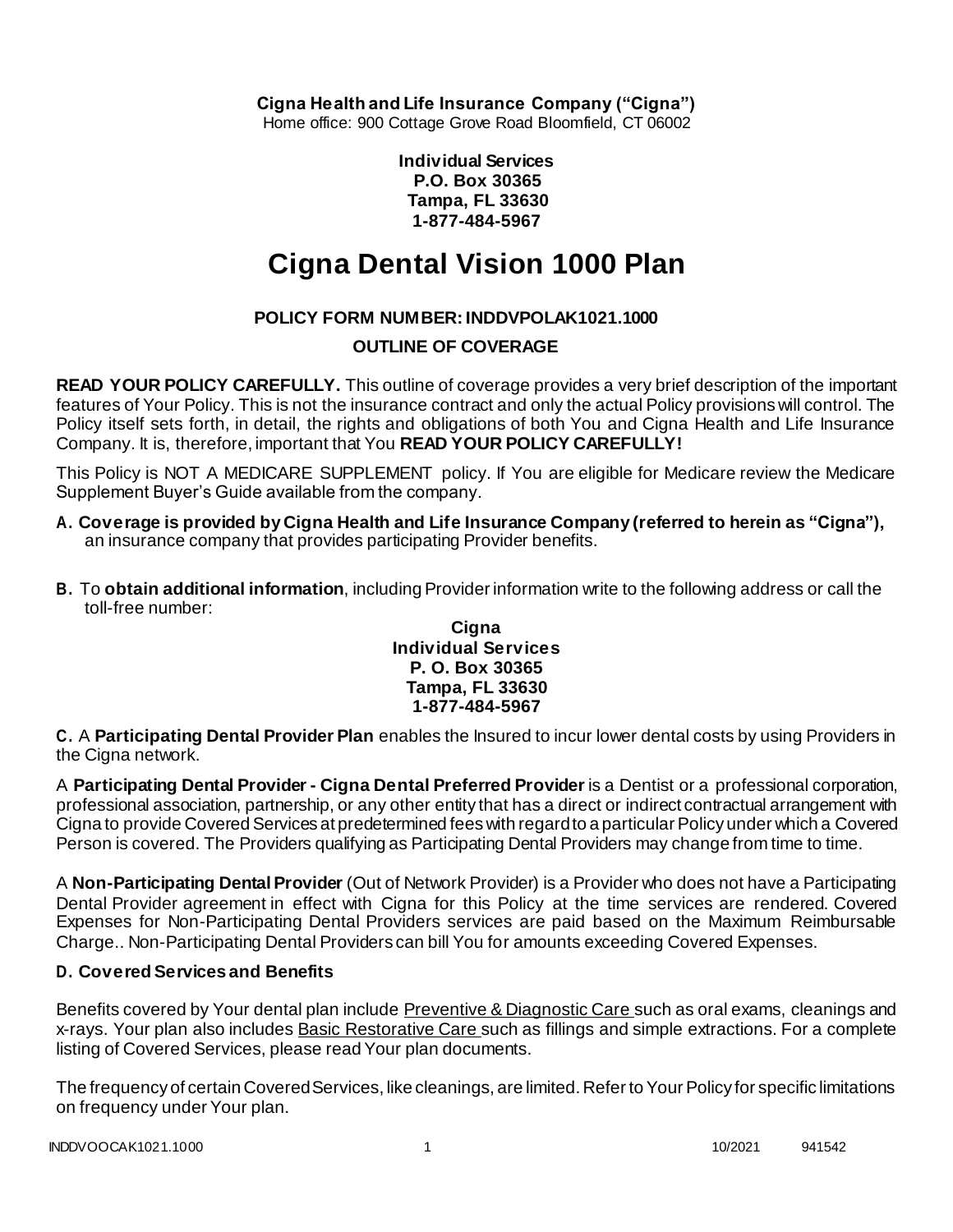## **Benefit Schedule**

The benefits outlined in the table below show the payment percentages for Covered Expenses **AFTER** any applicable Deductibles have been satisfied unless otherwise stated.

# **CIGNA DENTAL AND VISION INSURANCE** *The Schedule*

#### **For You and Your Dependents**

#### **The Schedule – Dental Benefits**

If You select a Participating Dental Provider, Your cost will be less than if You select a Non-Participating Dental Provider.

#### **Emergency Services**

The Benefit Percentage payable for Emergency Services charges made by a Non-Participating Dental Provider is the same Benefit Percentage as for Participating Dental Provider Charges. Dental Emergency services are required immediately to either alleviate pain or to treat the sudden onset of an acute dental condition. These are usually minor procedures performed in response to serious symptoms, which temporarily relieve significant pain, but do not effect a definitive cure, and which, if not rendered, will likely result in a more serious dental or medical complication.

#### **Dental Deductibles**

Dental Deductibles are expenses to be paid by You or Your Dependent. Dental Deductibles are in addition to any Coinsurance. Once the Dental Deductible maximum in The Schedule has been reached You and Your family need not satisfy any further dental deductible for the rest of that year.

#### **Participating Dental Provider Payment**

Participating Dental Provider services are paid based on the Contracted Fee agreed upon by the Provider and Cigna.

#### **Non-Participating Dental Provider Payment**

Non-Participating Provider services are paid based on the Maximum Reimbursable Charge. For this plan, the Maximum Reimbursable Charge is calculated at the 80th percentile of all provider charges in the geographic area. The covered person is responsible for the balance of the provider's actual charge.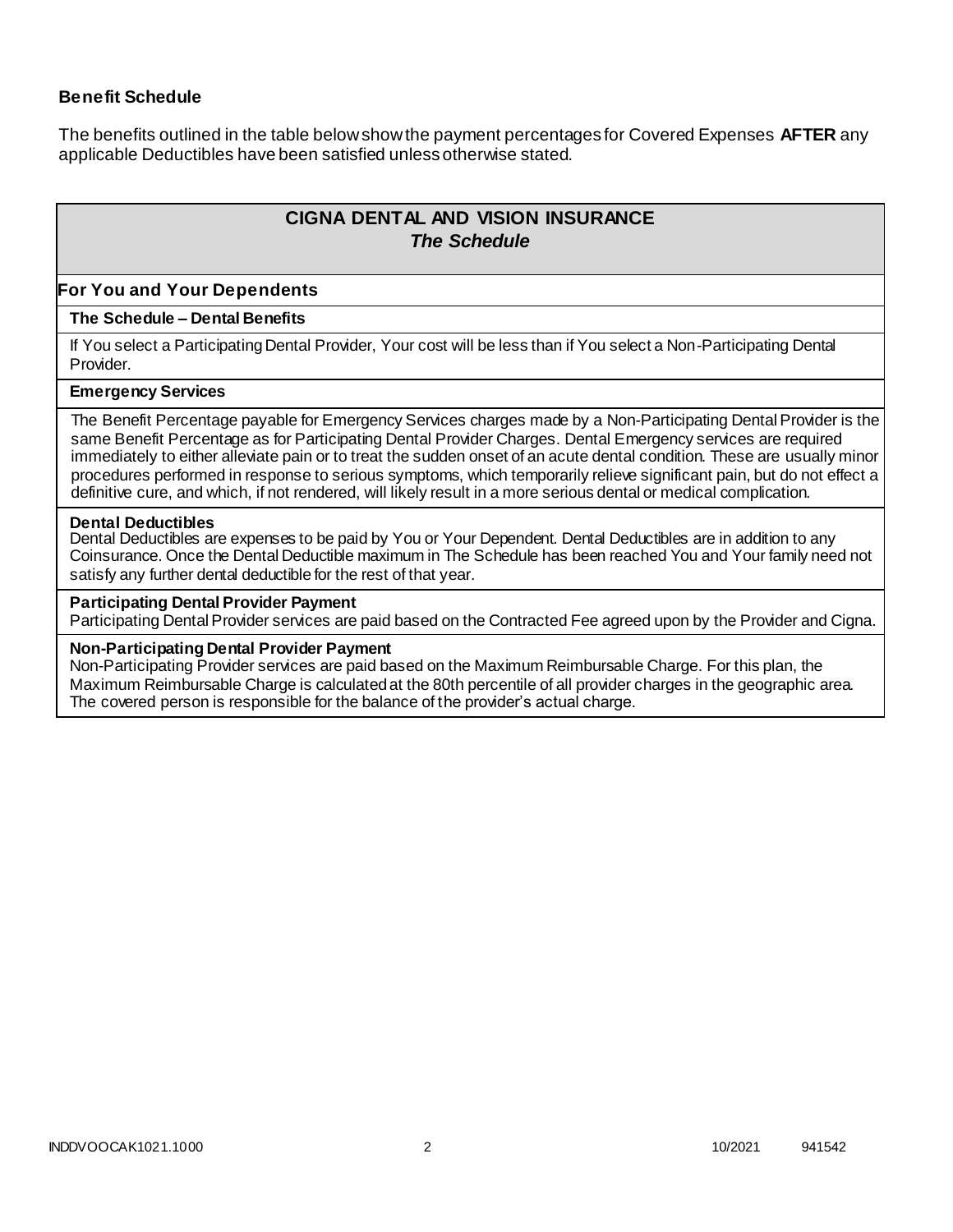| DENTAL BENEFIT HIGHLIGHTS                                                                                                                                            |                                                  |
|----------------------------------------------------------------------------------------------------------------------------------------------------------------------|--------------------------------------------------|
| Classes I, II<br><b>Calendar Year Maximum</b>                                                                                                                        | \$1,000 per person                               |
| <b>Calendar Year Dental Deductible</b><br>Individual                                                                                                                 | \$50 per person                                  |
|                                                                                                                                                                      | Not Applicable to Class I                        |
| <b>Family Maximum</b>                                                                                                                                                | \$150 per family                                 |
|                                                                                                                                                                      | Not Applicable to Class I                        |
| Class I                                                                                                                                                              | The Percentage of Covered Expenses the Plan Pays |
| Preventive Care<br>Oral Exams<br><b>Routine Cleanings</b><br>Routine X-rays<br><b>Fluoride Application</b><br><b>Sealants</b><br>Space Maintainers (non-orthodontic) | 100%                                             |
| Class II                                                                                                                                                             | The Percentage of Covered Expenses the Plan Pays |
| <b>Basic Restorative</b><br>Fillings<br>Oral Surgery, Simple Extractions<br>Emergency Care to Relieve Pain<br>Non-Routine X-rays                                     | 70% after dental deductible                      |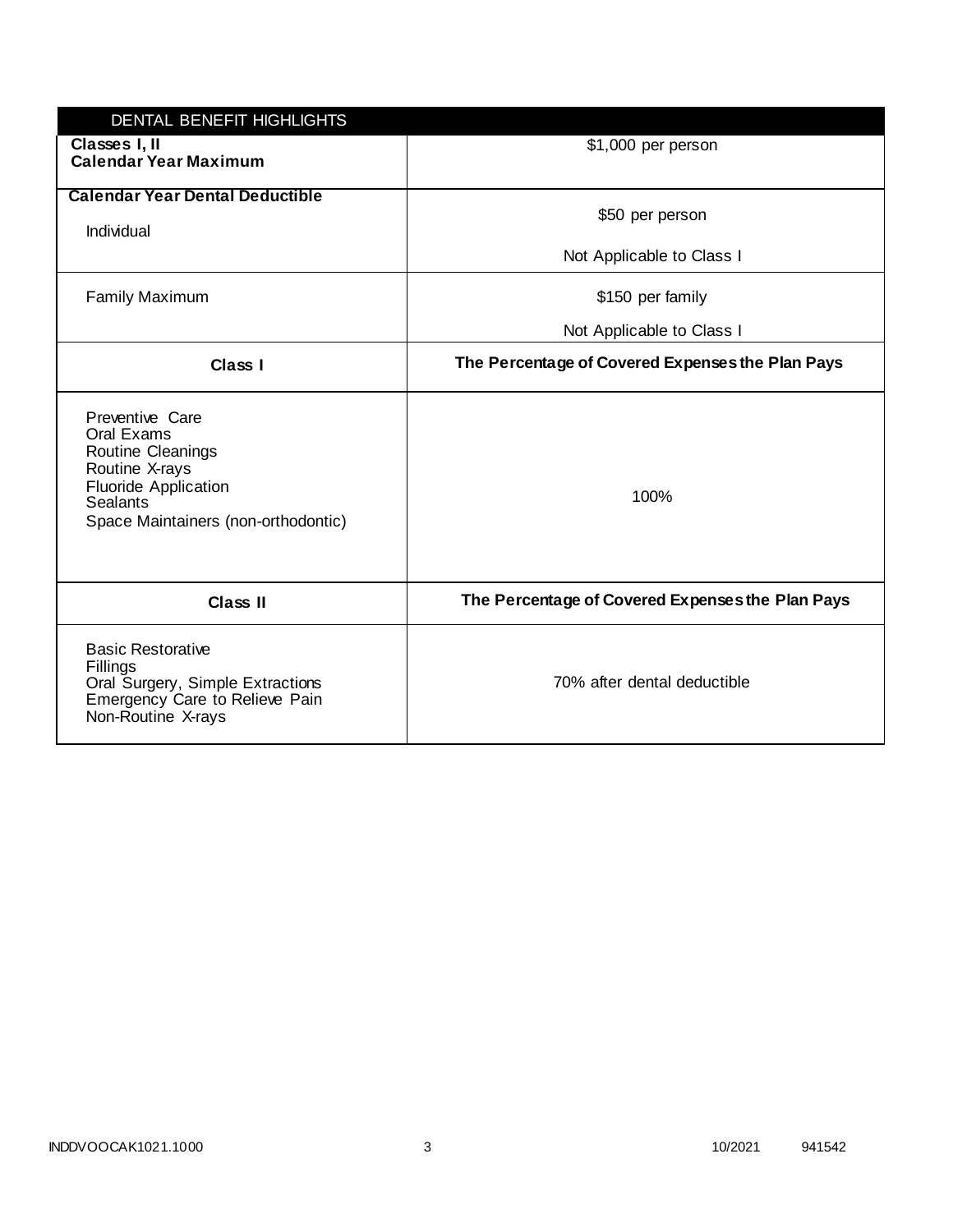| The Schedule - Vision Benefits                                                                  |                                                                                         |
|-------------------------------------------------------------------------------------------------|-----------------------------------------------------------------------------------------|
| <b>VISION BENEFIT HIGHLIGHTS</b>                                                                |                                                                                         |
| Eye Examinations, including refraction                                                          | The plan pays 30% of expenses, not to exceed a \$50 calendar<br>year maximum per person |
| Materials (corrective eyeglasses or contact<br>lenses, including fittings and follow-up visits) | \$100 calendar year maximum per person                                                  |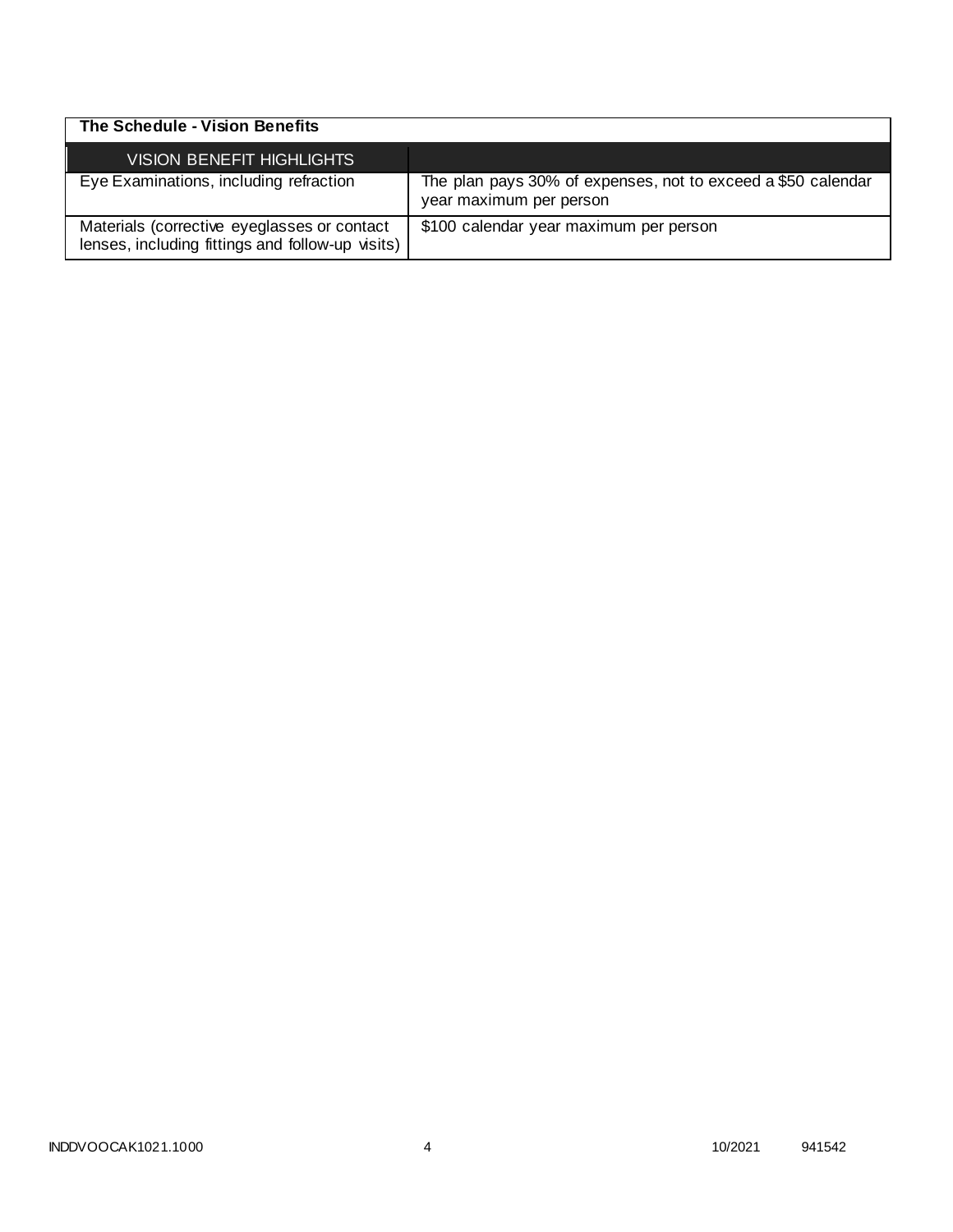# **Waiting Periods**

There is no waiting period for Class I or II dental benefits or for vision benefits.

# **Missing Teeth Limitation**

There is no payment for replacement of teeth that are missing when a person first becomes insured.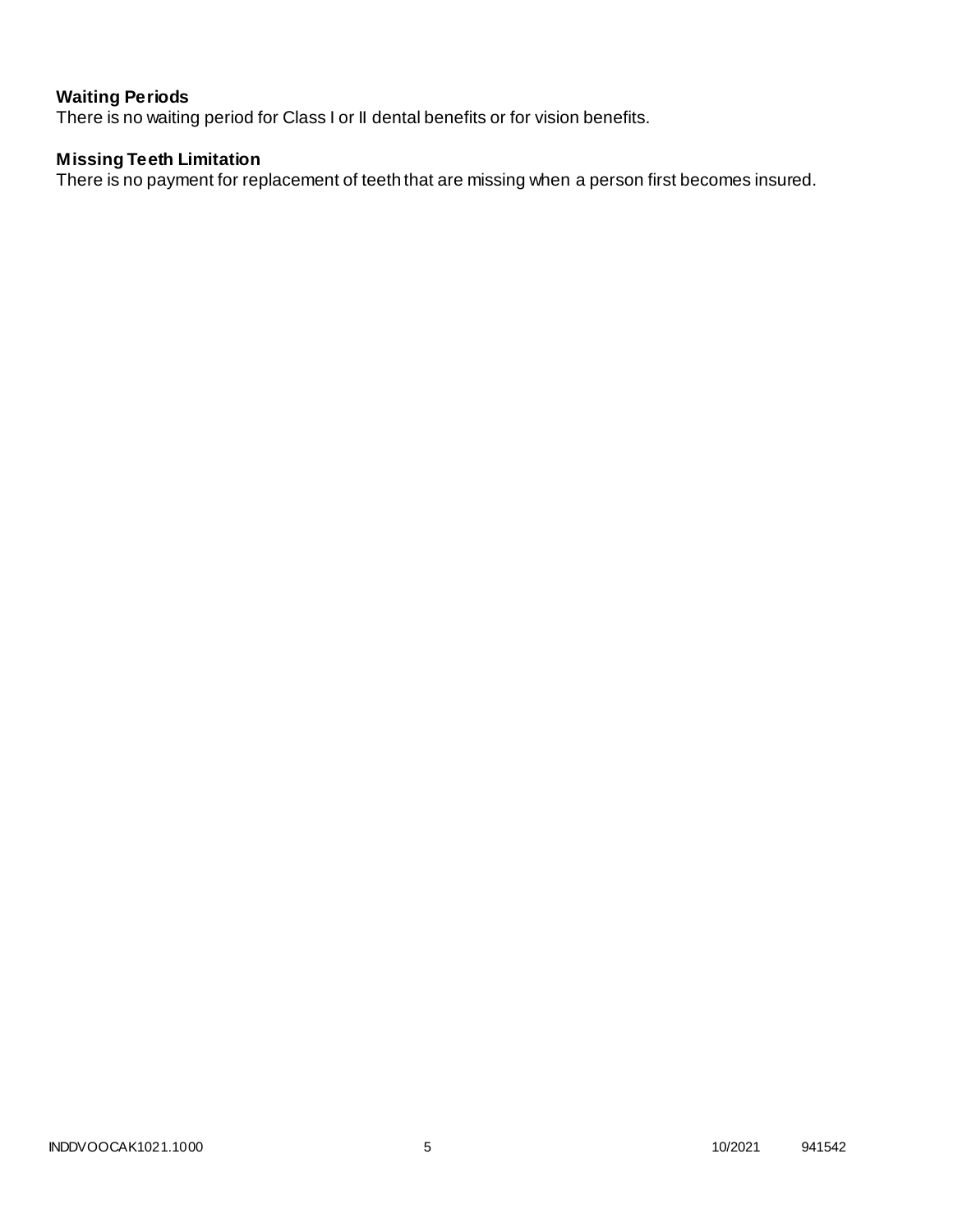# **E. Insured's Financial Responsibility**

The Insured is responsible for paying the monthly or quarterly premium on a timely basis. The Insured is also responsible to pay Providers for charges that are applied to the Deductibles, Coinsurance, and any amounts charged by Non-Participating Dental Providers in excess of the Maximum Reimbursable Charge. In addition, any charges for Medically Necessary and/or Dentally Necessary items that are excluded under the Policy are the responsibility of the Insured.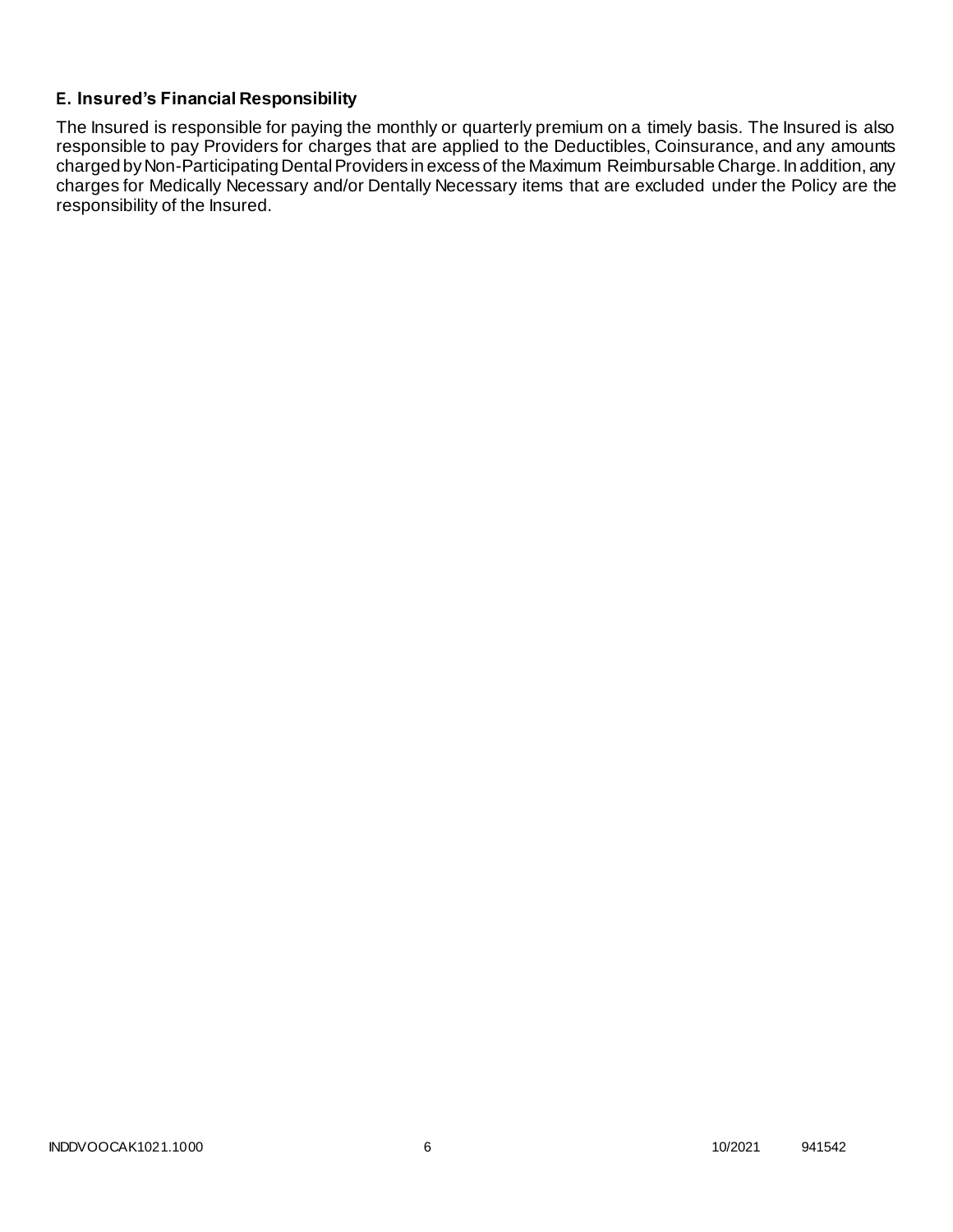# **F. Exclusions and Limitations: What Is Not Covered By This Policy**

# **Expenses Not Covered**

Covered Expenses will not include, and no payment will be made for:

- procedures which are not included in the list of Covered Dental Services or Covered Vision Services;
- cone beam imaging;
- instruction for plaque control, oral hygiene and diet;
- core build-ups;
- veneers:
- precious or semi-precious metals for crowns, bridges andabutments;
- restoration of teeth which have been damaged by erosion, attrition or abrasion;
- bite registrations; precision or semi-precision attachments; or splinting;
- implants or implant related services:
- orthodontic treatment, except for the treatment of cleft lip and cleft palate;
- general anesthesia or intravenous sedation, when used for the purposes of anxiety control or patient management is not covered; may be considered only when medically or dentally necessary and when in conjunction with covered complex oral surgery;
- athletic mouth guards;
- services performed solely for cosmetic reasons;
- personalization or decoration of any dental device or dental work;
- replacement of an appliance per benefit quidelines;
- services that are medical in nature;
- services and supplies received from a hospital;
- prescription drugs;
- plano lenses;
- VDT (video display terminal)/computer eyeglass benefit;
- medical or surgical treatment of the eyes;
- any type of corrective vision surgery, including LASIK surgery, radial ketatonomy (RK), automated lamellar keratoplasty (ALK), or conductive keratoplasty(CK);
- Orthoptic or vision training and any associated supplemental testing;
- any eye examination, or any corrective eyewear, required by an employer as a condition of employment;
- safety eyewear;
- sub-normal vision aids or non-prescription lenses; or
- Magnification or low vision aids not shown as covered in the Schedule of Vision Coverage.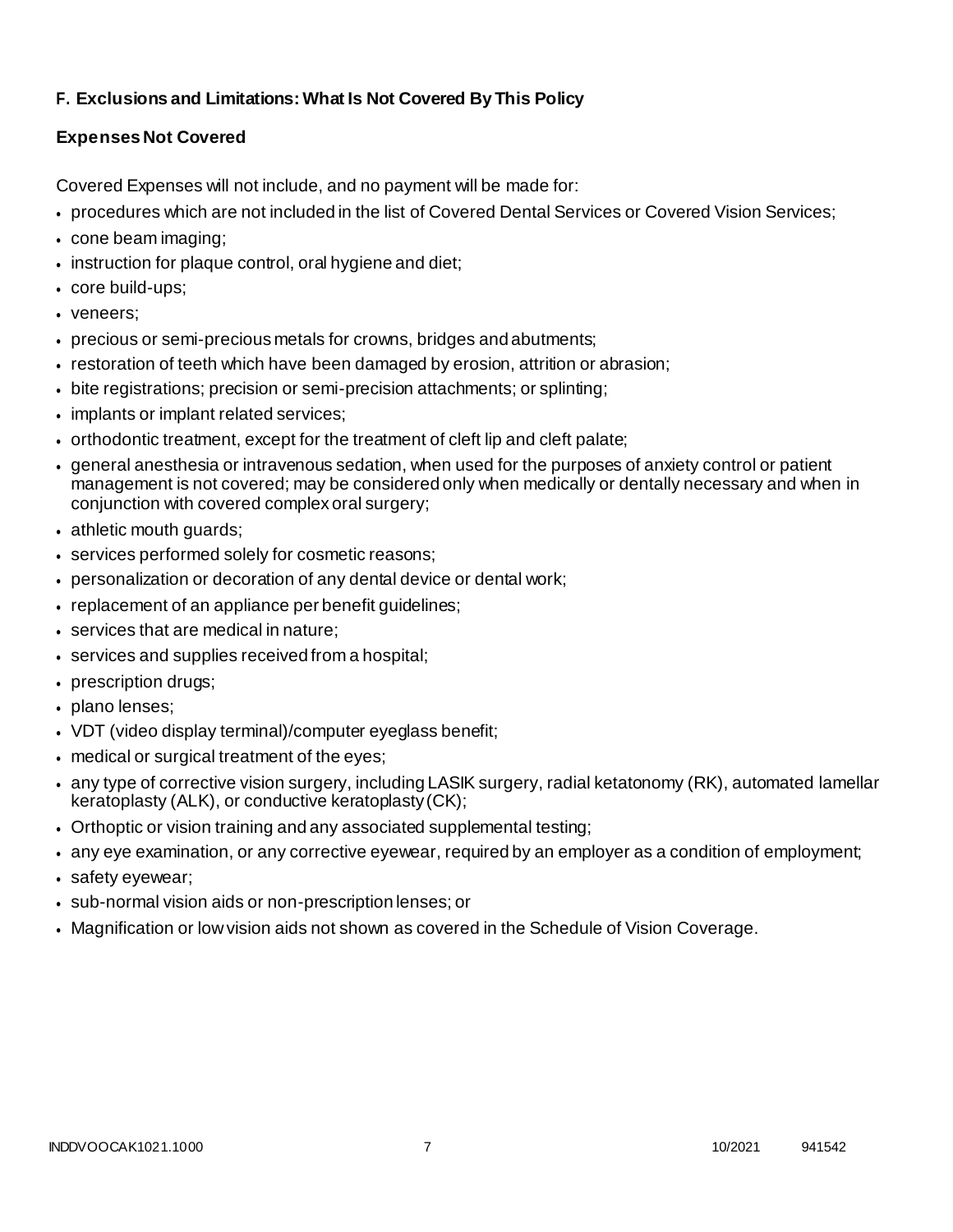# **General Limitations**

No payment will be made for expenses incurred for You or any one of Your Dependents:

- For services not specifically listed as Covered Services in this Policy;
- For services or supplies that are not Medically Necessary;
- For services received before the Effective Date of coverage;
- For services received after coverage under this Policy ends;
- For services for which You have no legal obligation to pay or for which no charge would be made if You did not have insurance coverage;
- For Professional services or supplies received or purchased directly or on Your behalf by anyone, including a Provider, from any of the following:
	- Yourself or Youremployer;
	- a person who lives in the Covered Person's home, or that person's employer;
	- a person who is related to the Covered Person by blood, marriage or adoption, or that person's employer.
- for or in connection with an Injury arising out of, or in the course of, any employment for wage or profit;
- for or in connection with a Sickness which is covered under any workers' compensation or similar law;
- for charges made by a Hospital owned or operated by or which provides care or performs services fo r, the United States Government, if such charges are directly related to a condition which occurred while serving in the military or an associated auxiliary unit;
- services or supplies received due to an act of war, declared or undeclared while serving in the military or an associated auxiliary unit;
- to the extent that payment is unlawful where the person resides when the expenses are incurred;
- for charges which the person is not legally required to pay;
- for charges which would not have been made if the person had no insurance;
- to the extent that billed charges exceed the rate of reimbursement as described in the Schedule;
- for charges for unnecessary care, treatment or surgery;
- to the extent that You or any of Your Dependents is in any way paid or entitled to payment for those expenses by or through a public program, other than Medicaid;
- for or in connection with experimental procedures or treatment methods not approved by the American Dental Association or the appropriate dental specialty society;
- Procedures that are a covered expense under any other plan which provides dental or vision benefits;
- To the extent that benefits are paid or payable for those expenses under the mandatory part of any auto insurance policy written to comply with a "no-fault" insurance law or an uninsured motorist insurance law. Cigna will take into account any adjustment option chosen under such part by You or any one of Your Dependents.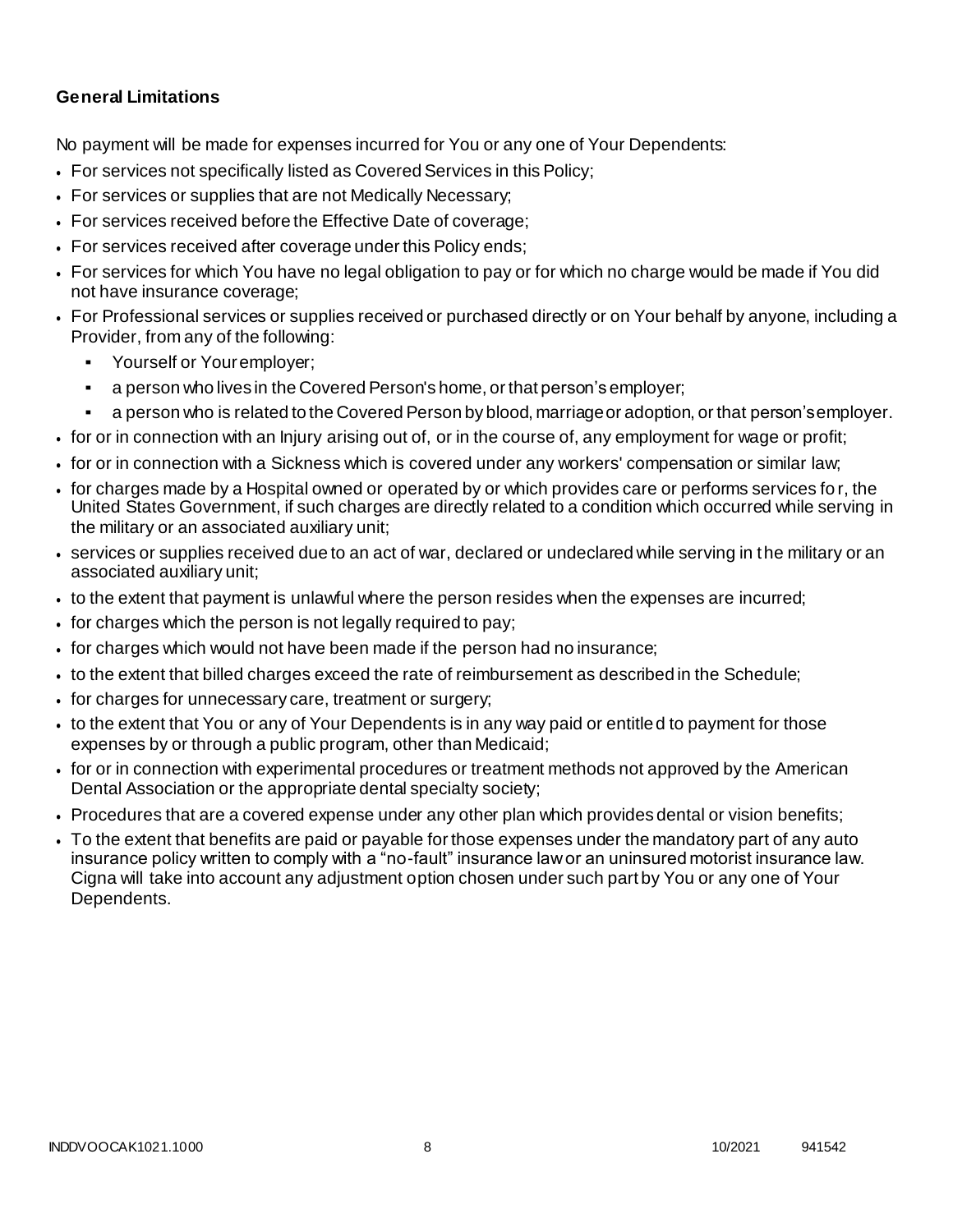# **G. Predetermination of Dental Benefits Program**

Predetermination of Benefits is a voluntary review of a Dentist's proposed treatment plan and expected charges. It is not preauthorization of service and is not required.

The treatment plan should include supporting pre-operative x-rays and other diagnostic materials as requested by Cigna's dental consultant. If there is a change in the treatment plan, a revised plan should be submitted.

Cigna will determine covered dental expenses for the proposed treatment plan. If there is no Predetermination of Benefits, Cigna will determine covered dental expenses when it receives a claim.

Review of proposed treatment is advised whenever extensive dental work is recommended when charges exceed **\$500**.

Predetermination of Benefits is not a guarantee of a set payment. Payment is based on the services that are actually delivered and the coverage in force at the time services are completed.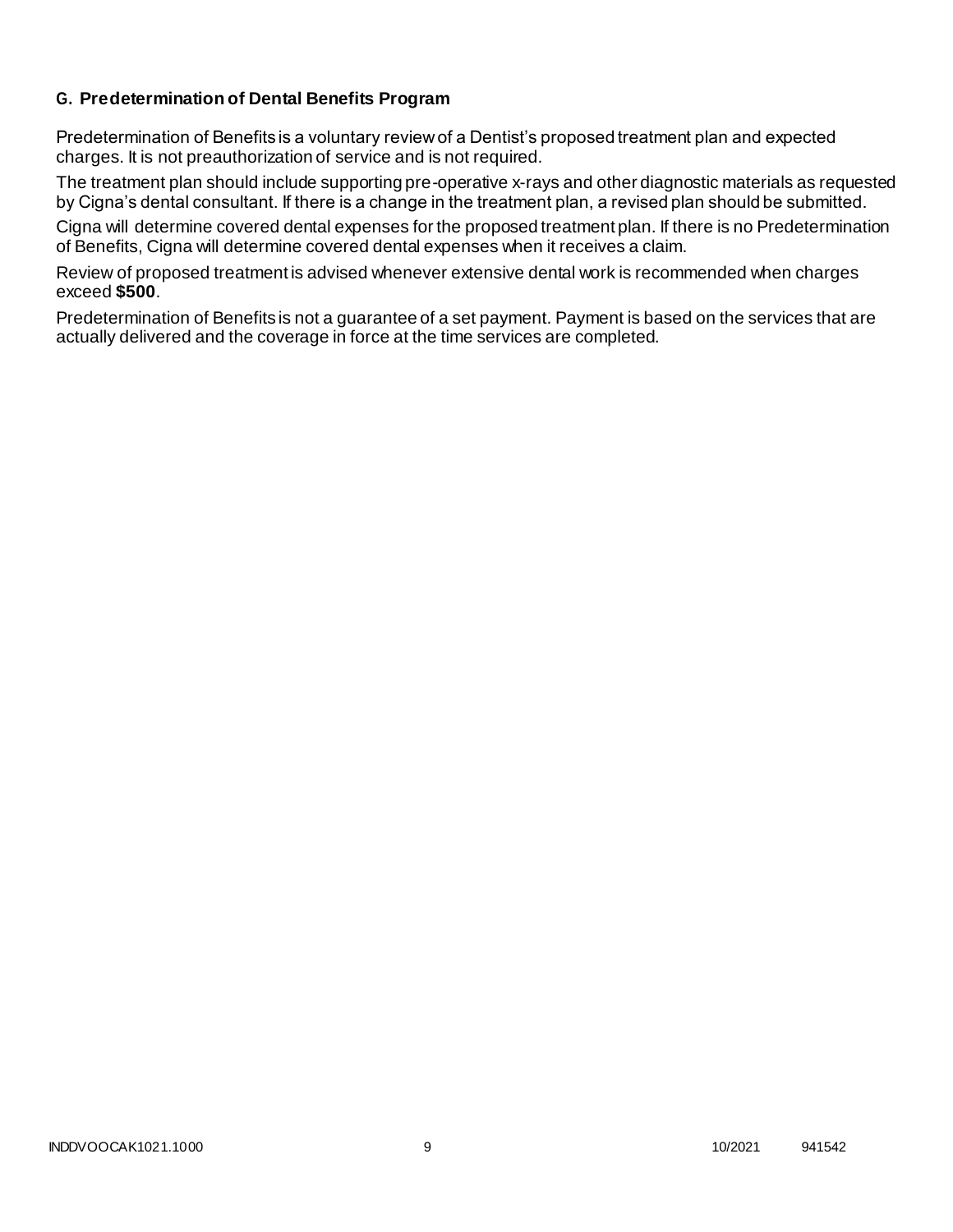## **H. General Provisions**

# **WHEN YOU HAVE A COMPLAINT OR AN APPEAL**

For the purposes of this section, any reference to "You," "Your" or "Yourself" also refers to a representative or Provider designated by You to act on Your behalf, unless otherwise noted.

We want You to be completely satisfied with the care You receive. That is why We have established a process for addressing Your concerns and solving Your problems.

#### **Start with Member Services**

We are here to listen and help. If You have a concern regarding a person, a service, the quality of care, or contractual benefits, You can call Our toll-free number and explain Your concern to one of Our Customer Service representatives. You can also express that concern in writing. Please call or write to Us at the following:

Customer Services Toll-Free Number or address on mycigna.com, explanation of benefits or claim form

We will do Our best to resolve the matter on Your initial contact. If We need more time to review or investigate Your concern, We will get back to You as soon as possible, but in any case within 30 days.

If You are not satisfied with the results of a coverage decision, You can start the appeals procedure.

## **Appeals Procedure**

Cigna has a two step appeals procedure for coverage decisions. To initiate an appeal, You must submit a request for an appeal in writing within 365 days of receipt of a denial notice. You should state the reason why You feel Your appeal should be approved and include any information supporting Your appeal. If You are unable or choose not to write, You may ask to register Your appeal by telephone. Call or write to Us at the toll-free number or address on Your Benefit Identification card, explanation of benefits or claim form.

## **Level One Appeal**

Your appeal will be reviewed and the decision made by someone not involved in the initial decision. Appeals involving Medical Necessity or clinical appropriateness will be considered by a health care professional.

For level one appeals, We will respond in writing with a decision within 30 calendar days after We receive an appeal for a postservice coverage determination. If more time or information is needed to make the determination, We will notify You in writing to request an extension of up to 15 calendar days and to specify any additional information needed to complete the review.

If You are not satisfied with Our level-one appeal decision, You may request a level-two appeal.

## **Level Two Appeal**

If You are dissatisfied with Our level one appeal decision, You may request a second review. To start a level two appeal, follow the same process required for a level one appeal.

Most requests for a second review will be conducted by the Appeals Committee, which consists of at least three people. Anyone involved in the prior decision may not vote on the Committee. For appeals involving Medical Necessity or clinical appropriateness, the Committee will consult with at least one Dentist reviewer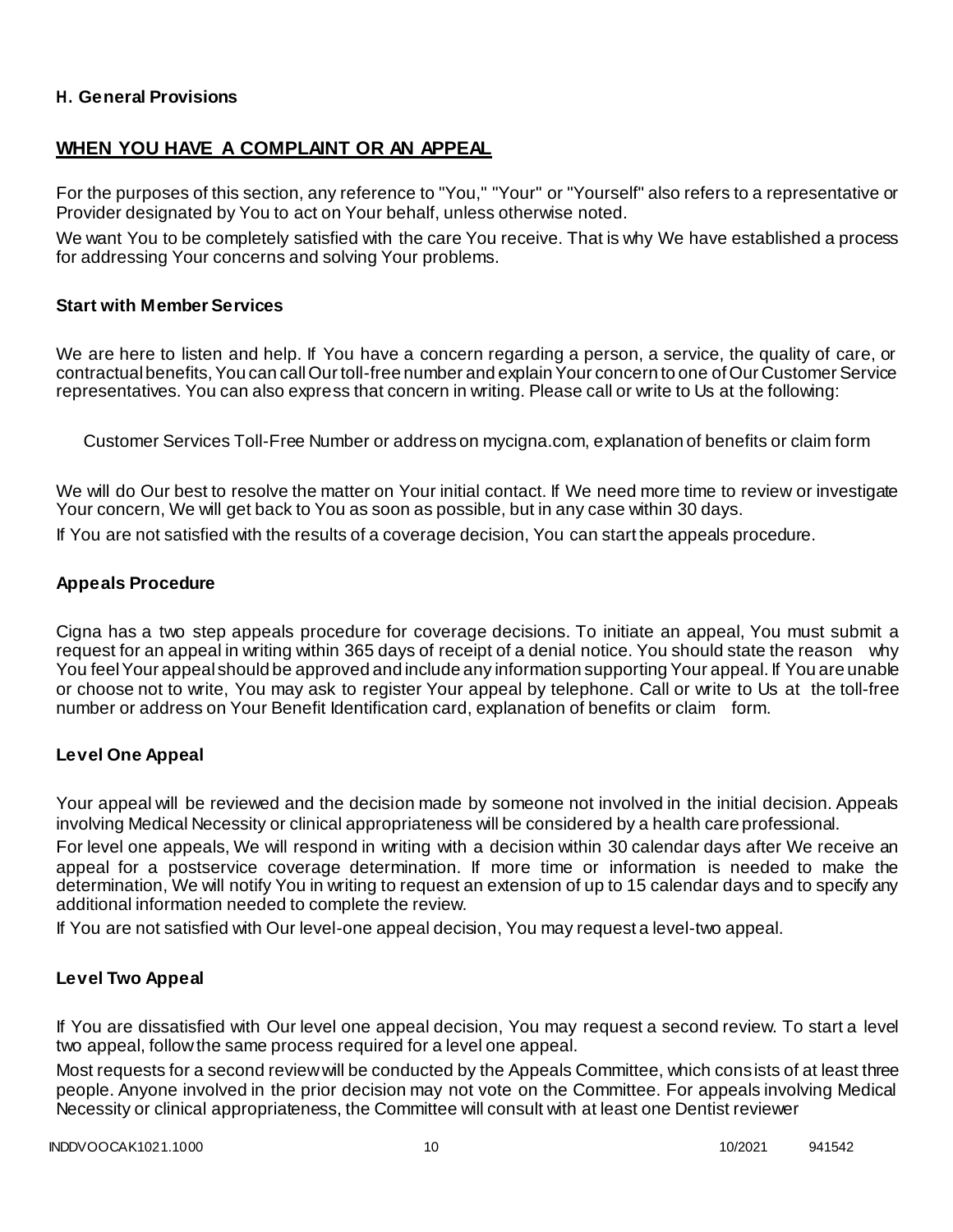in the same or similar specialty as the care under consideration. You may present Your situation to the Committee in person or by conference call.

For level two appeals We will acknowledge in writing that We have received Your request and schedule a Committee review. For postservice claims, the Committee review will be completed within 30 calendar days. If more time or information is needed to make the determination, We will notify You in writing to request an extension of up to 15 calendar days and to specify any additional information needed by the Committee to complete the review. You will be notified in writing of the Committee's decision within five working days after the Committee meeting, and within the Committee review time frames above if the Committee does not approve the requested coverage.

## **Notice of Benefit Determination on Appeal**

Every notice of an appeal decision will be provided in writing or electronically and, if an adverse determination, will include:

- (1) the specific reason or reasons for the denial decision;
- (2) reference to the specific Policy provisions on which the decision is based;
- (3) a statement that the claimant is entitled to receive, upon request and free of charge, reasonable access to and copies of all documents, records, and other Relevant Information as defined;
- (4) upon request and free of charge, a copy of any internal rule, guideline, protocol or other similar criterion that was relied upon in making the adverse determination regarding Your appeal, and an explanation of the scientific or clinical judgment for a determination that is based on a medical necessity, experimental treatment or other similar exclusion or limit.

## **Relevant Information**

Relevant Information is any document, record, or other information which was relied upon in making the benefit determination; was submitted, considered, or generated in the course of making the benefit determination, without regard to whether such document, record, or other information was relied upon in making the benefit determination; demonstrates compliance with the administrative processes and safeguards required by federal law in making the benefit determination; or constitutes a statement of policy or guidance with respect to the plan concerning the denied treatment option or benefit or the claimant's diagnosis, without regard to whether such advice or statement was relied upon in making the benefit determination.

## **External Review**

Once the internal appeals process has been exhausted, You have the right to request an external review within 180 days after receipt of Our adverse decision or coverage denial with an Independent Review Organization (an entity that conducts independent external reviews of adverse determinations) approved by the Alaska Commissioner of Insurance. The request for an external review must be in writing and should include all necessary information and documents pertaining to the adverse decision. As part of the request for an external review, You must provide written consent authorizing the Alaska Commissioner of Insurance to obtain all necessary medical records from both Us and any health care provider used for review purposes regarding the decision to deny, limit, reduce or terminate coverage. All medical records used in the external review process will be held in confidence.

#### **Expedited Review**

An expedited review will be made available, when a non-expedited review would seriously jeopardize the life or health of an insured or jeopardize the insured's ability to regain maximum function. A request for an expedited review may be submitted orally or in writing.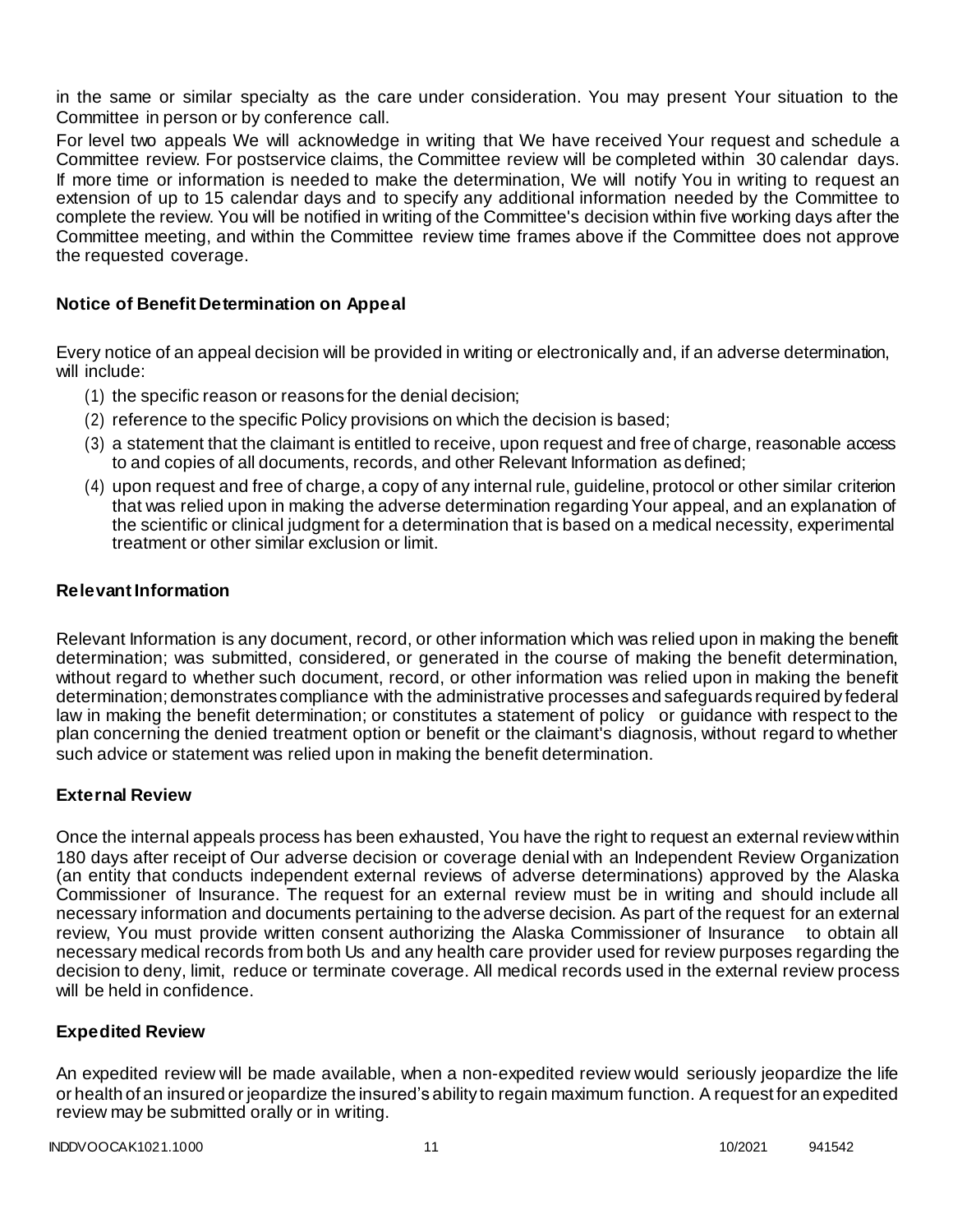In an expedited review, a decision will be made and the insured will be notified as expeditiously as their medical condition requires, but in no event more than 72 hours after the review is commenced.

# **Dispute Resolution**

All complaints or disputes relating to coverage under this Policy must be resolved in accordance with Our complaint and adverse determination appeal procedures. Complaints and adverse determination appeals may be reported by telephone or in writing. All complaints and adverse determination appeals received by Us that cannot be resolved by telephone conversation (when appropriate) to the mutual satisfaction of both the Insured Person and Us will be acknowledged in writing, along with a description of how We propose to resolve the grievance.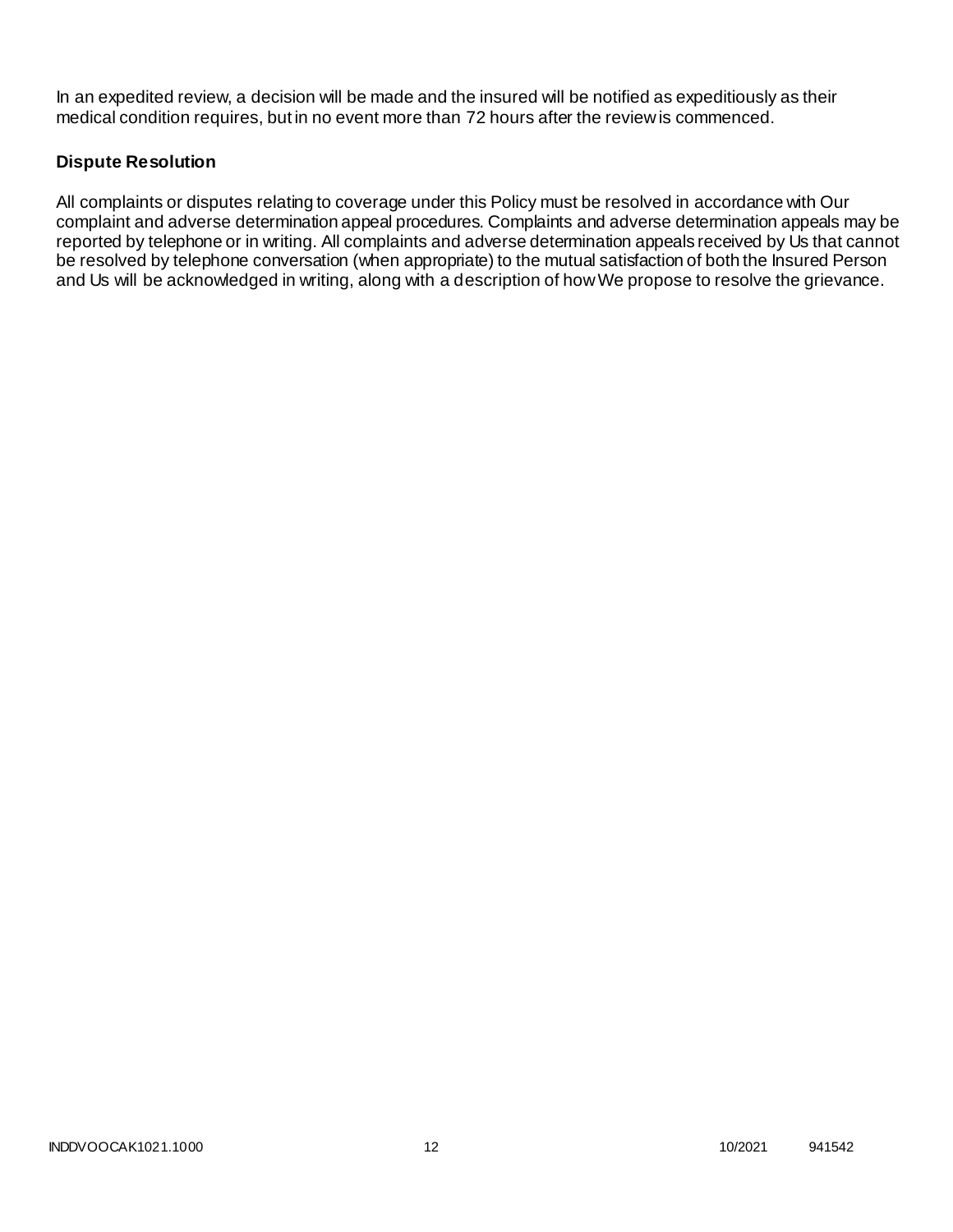# **I. Participating Dental Providers**

Cigna will provide a current list of Dentists currently participating with Cigna and their locations to each Covered Person upon request.

To verify if a Dentist is currently participating with Cigna and is accepting new Cigna Insureds, the Covered Person should visit Our website at mycigna.com.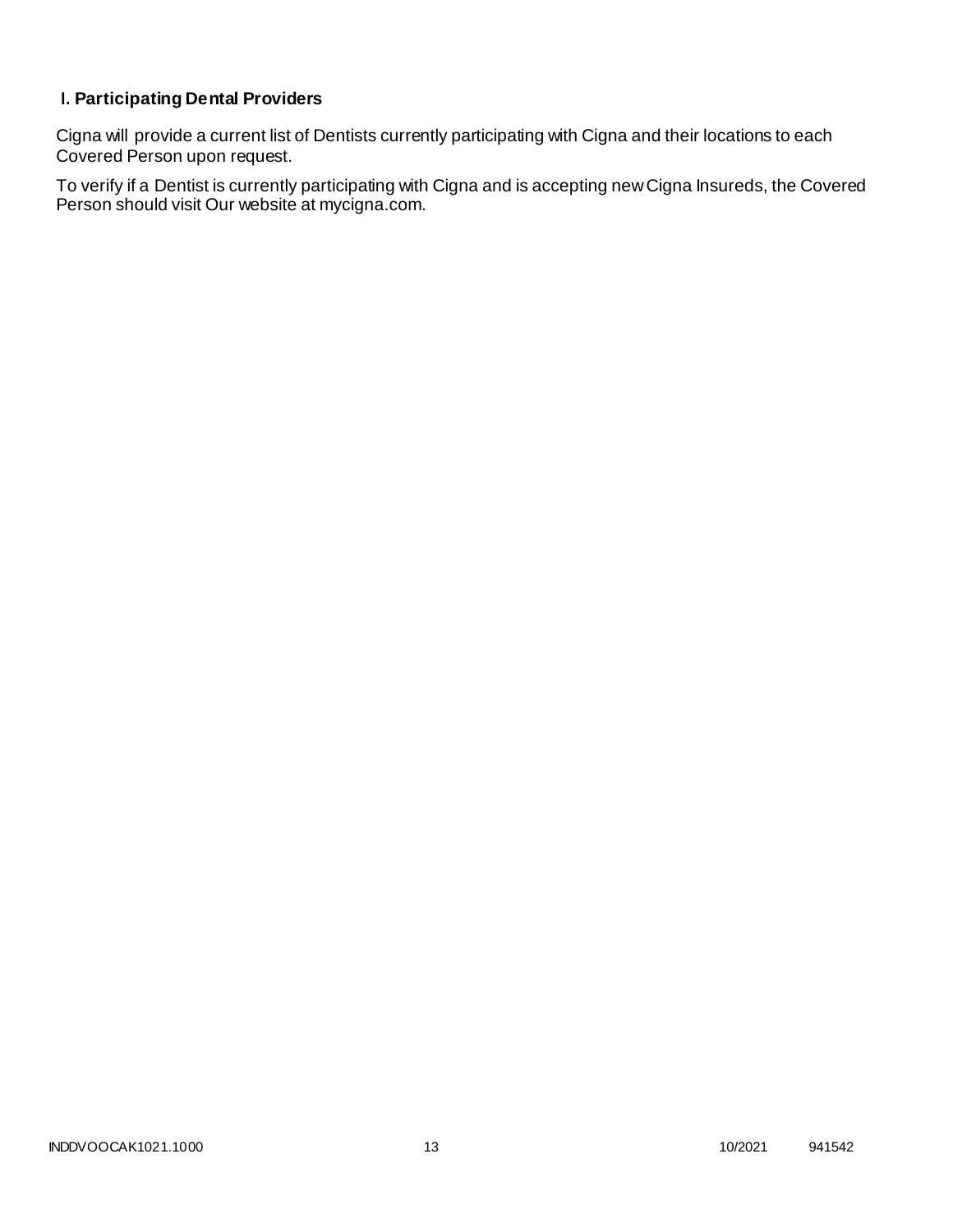# **J. Renewability, Eligibility, and Continuation**

1. The Policy will renew except for the specific events stated in the Policy. Cigna may change the premiums of the Policy with 60 days written notice to the Insured. However, Cigna will not refuse to renew or change the premium schedule for the Policy on an individual basis, but only for all Insureds in the same class and covered under the same Policy as You.

2. The individual plan is designed for residents of Alaska who are not enrolled under or covered by any other group or individual health coverage. You must notify Cigna of all changes that may affect any Co vered Person's eligibility under the Policy.

3. You or Your Dependent(s) will become ineligible for coverage:

- When premiums are not paid according to the due dates and grace periods described in the premium section.
- With respect to Your Spouse, Domestic Partner, or partner to a Civil Union: when the Spouse is no longer married to the Insured or when the union is dissolved.
- With respect to You and Your Family Member(s): when You no longer meet the requirements listed in the Conditions of Eligibility section.
- The date the Policy terminates.
- When the Insured no longer lives in the Service Area.

4. If a Covered Person's eligibility under this Plan would terminate due to the Insured's death, divorce or if other Dependents would become ineligible due to age or no longer qualify as dependents for coverage under this Plan; except for the Insured's failure to pay premium, the Covered Person's insurance will be continued if the Covered Person exercising the continuation right notifies Cigna and pays the appropriate monthly premium within 60 days following the date this Policy would otherwise terminate.